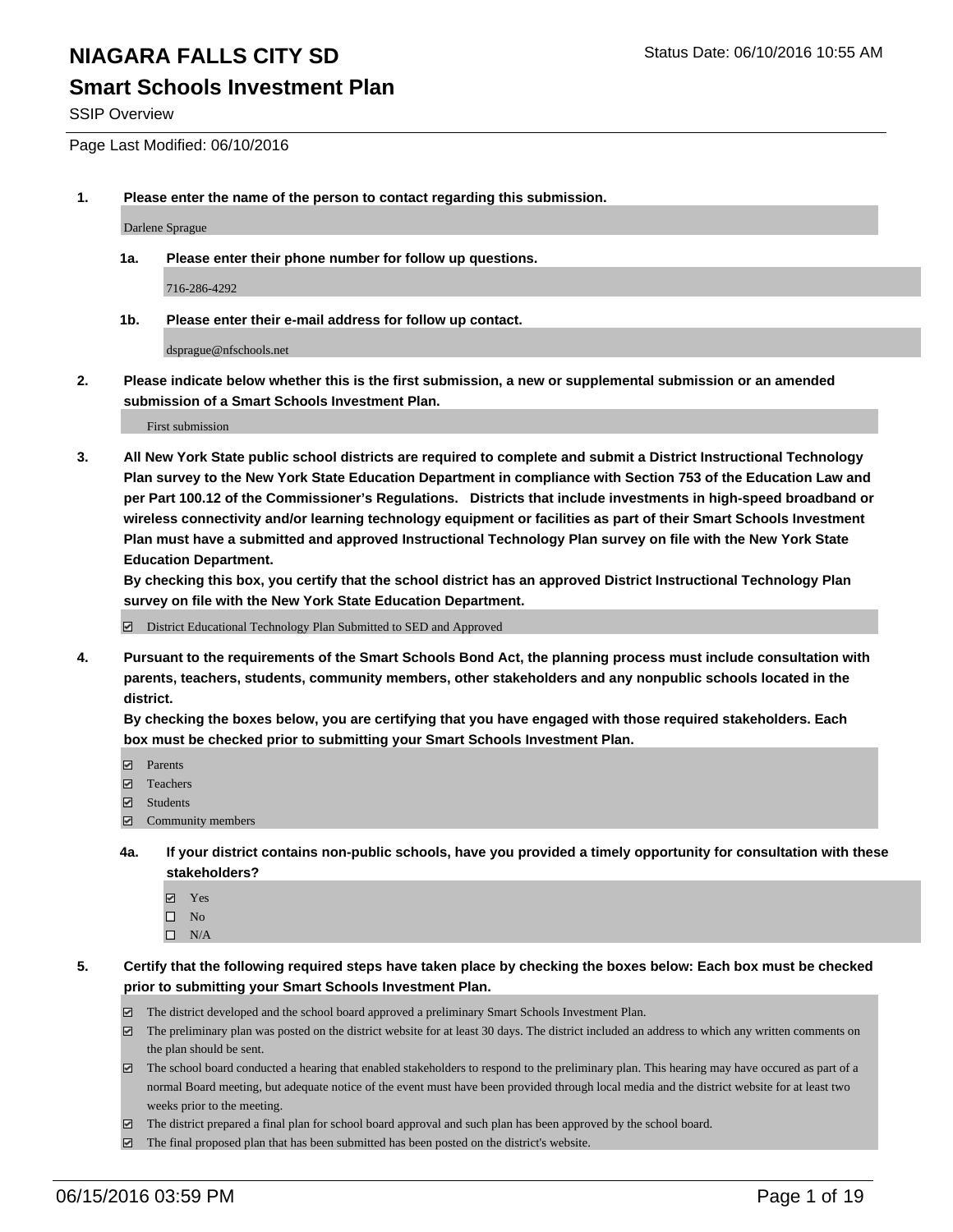## **Smart Schools Investment Plan**

SSIP Overview

Page Last Modified: 06/10/2016

**5a. Please upload the proposed Smart Schools Investment Plan (SSIP) that was posted on the district's website. Note that this should be different than your recently submitted Educational Technology Survey. The Final SSIP, as approved by the School Board, should also be posted on the website and remain there during the course of the projects contained therein.**

Smart Schools Bond Act Board Public Notice - Final Approved.pptx

**6. Please enter an estimate of the total number of students and staff that will benefit from this Smart Schools Investment Plan based on the cumulative projects submitted to date.**

5,500

**7. An LEA/School District may partner with one or more other LEA/School Districts to form a consortium to pool Smart Schools Bond Act funds for a project that meets all other Smart School Bond Act requirements. Each school district participating in the consortium will need to file an approved Smart Schools Investment Plan for the project and submit a signed Memorandum of Understanding that sets forth the details of the consortium including the roles of each respective district.**

 $\Box$  The district plans to participate in a consortium to partner with other school district(s) to implement a Smart Schools project.

**8. Please enter the name and 6-digit SED Code for each LEA/School District participating in the Consortium.**

| Partner LEA/District | ISED BEDS Code |
|----------------------|----------------|
| (No Response)        | (No Response)  |

**9. Please upload a signed Memorandum of Understanding with all of the participating Consortium partners.**

(No Response)

**10. Your district's Smart Schools Bond Act Allocation is:**

\$8,865,240

**11. Enter the budget sub-allocations by category that you are submitting for approval at this time. If you are not budgeting SSBA funds for a category, please enter 0 (zero.) If the value entered is \$0, you will not be required to complete that survey question.**

|                                       | Sub-         |
|---------------------------------------|--------------|
|                                       | Allocations  |
| School Connectivity                   | 0            |
| Connectivity Projects for Communities | $\Omega$     |
| Classroom Technology                  | 5,481,086    |
| Pre-Kindergarten Classrooms           | $\Omega$     |
| Replace Transportable Classrooms      | $\Omega$     |
| High-Tech Security Features           | $\Omega$     |
| Totals:                               | 5,481,086.00 |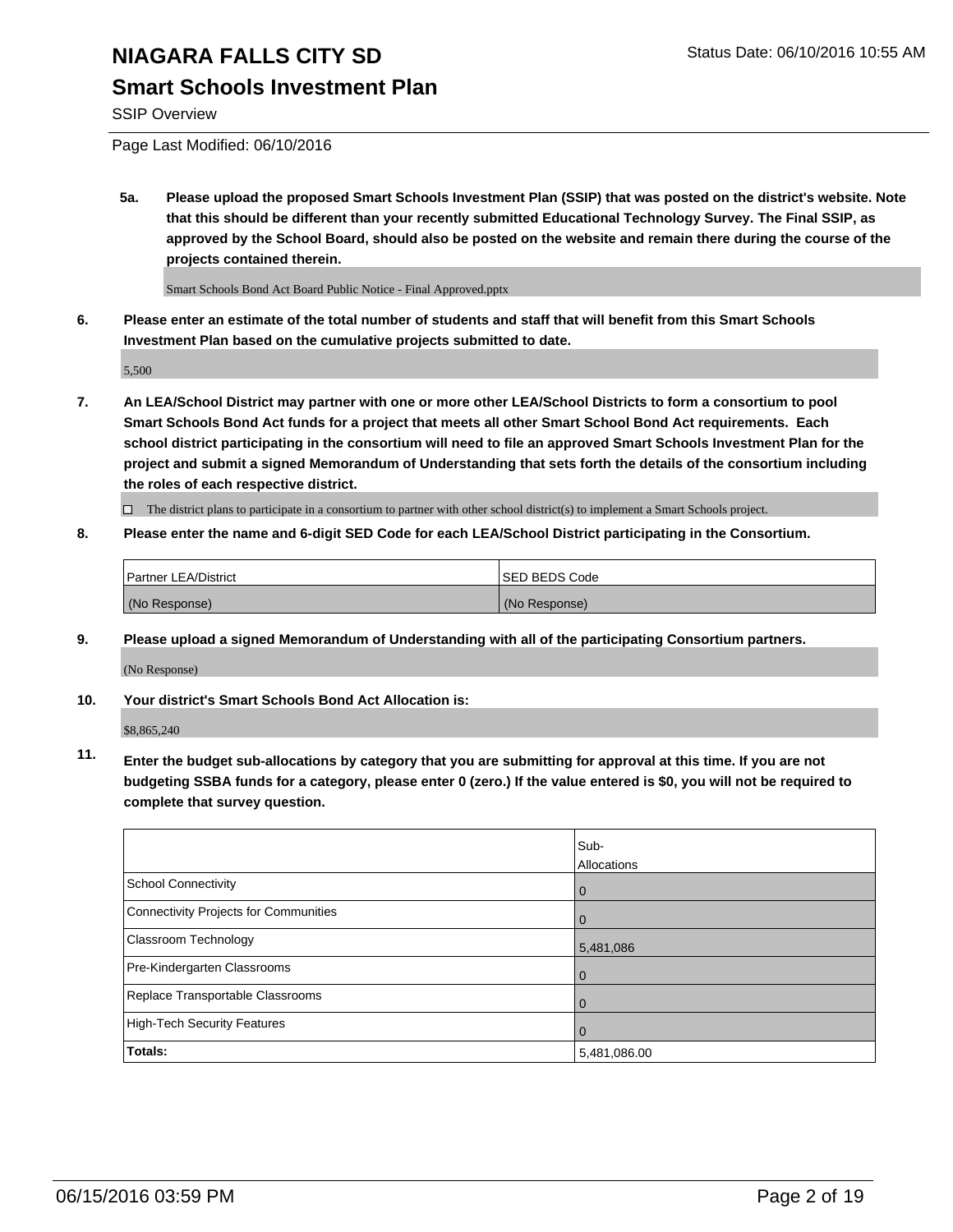### **Smart Schools Investment Plan**

School Connectivity

Page Last Modified: 02/04/2016

- **1. In order for students and faculty to receive the maximum benefit from the technology made available under the Smart Schools Bond Act, their school buildings must possess sufficient connectivity infrastructure to ensure that devices can be used during the school day. Smart Schools Investment Plans must demonstrate that:**
	- **sufficient infrastructure that meets the Federal Communications Commission's 100 Mbps per 1,000 students standard currently exists in the buildings where new devices will be deployed, or**
	- **is a planned use of a portion of Smart Schools Bond Act funds, or**
	- **is under development through another funding source.**

**Smart Schools Bond Act funds used for technology infrastructure or classroom technology investments must increase the number of school buildings that meet or exceed the minimum speed standard of 100 Mbps per 1,000 students and staff within 12 months. This standard may be met on either a contracted 24/7 firm service or a "burstable" capability. If the standard is met under the burstable criteria, it must be:**

**1. Specifically codified in a service contract with a provider, and**

**2. Guaranteed to be available to all students and devices as needed, particularly during periods of high demand, such as computer-based testing (CBT) periods.**

**Please describe how your district already meets or is planning to meet this standard within 12 months of plan submission.**

(No Response)

- **1a. If a district believes that it will be impossible to meet this standard within 12 months, it may apply for a waiver of this requirement, as described on the Smart Schools website. The waiver must be filed and approved by SED prior to submitting this survey.**
	- $\Box$  By checking this box, you are certifying that the school district has an approved waiver of this requirement on file with the New York State Education Department.

### **2. Connectivity Speed Calculator (Required)**

|                         | l Number of<br>Students | Multiply by<br>100 Kbps | Divide by 1000 Current Speed<br>Ito Convert to<br>Required<br>Speed in Mb | lin Mb           | Expected<br>Speed to be<br>Attained Within   Required<br>12 Months | <b>Expected Date</b><br><b>When</b><br>Speed Will be<br><b>IMet</b> |
|-------------------------|-------------------------|-------------------------|---------------------------------------------------------------------------|------------------|--------------------------------------------------------------------|---------------------------------------------------------------------|
| <b>Calculated Speed</b> | (No<br>Response)        | (No Response)           | (No<br>Response)                                                          | (No<br>Response) | (No<br>Response)                                                   | l (No<br>Response)                                                  |

**3. Briefly describe how you intend to use Smart Schools Bond Act funds for high-speed broadband and/or wireless connectivity projects in school buildings.**

(No Response)

**4. Briefly describe the linkage between the district's District Instructional Technology Plan and the proposed projects. (There should be a link between your response to this question and your response to Question 1 in Part E. Curriculum and Instruction "What are the district's plans to use digital connectivity and technology to improve teaching and learning?)**

(No Response)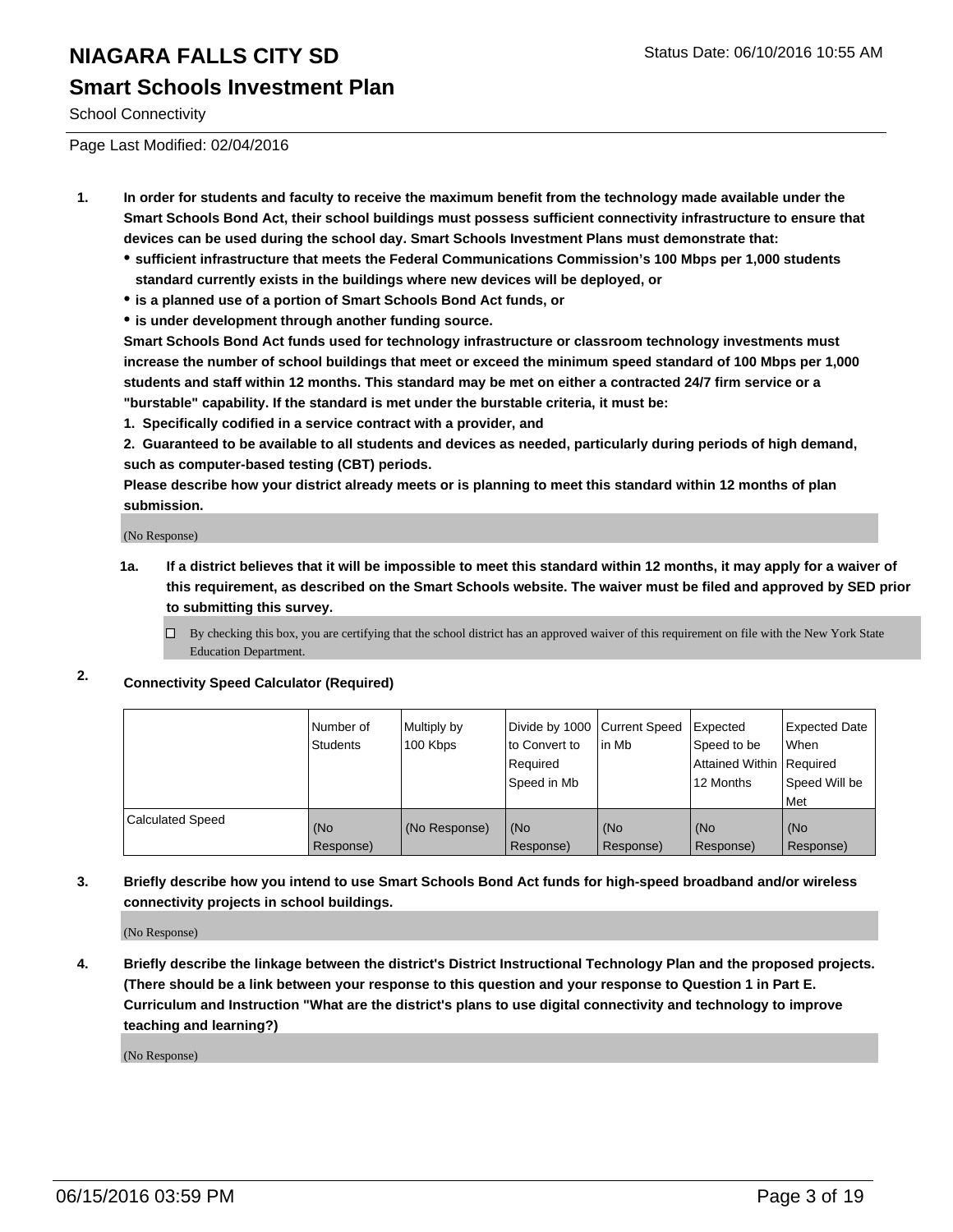### **Smart Schools Investment Plan**

School Connectivity

Page Last Modified: 02/04/2016

**5. If the district wishes to have students and staff access the Internet from wireless devices within the school building, or in close proximity to it, it must first ensure that it has a robust Wi-Fi network in place that has sufficient bandwidth to meet user demand.**

**Please describe how you have quantified this demand and how you plan to meet this demand.**

(No Response)

**6. As indicated on Page 5 of the guidance, the Office of Facilities Planning will have to conduct a preliminary review of all capital projects, including connectivity projects.**

| <b>Project Number</b> |  |
|-----------------------|--|
|                       |  |
| (No Response)         |  |

**7. Certain high-tech security and connectivity infrastructure projects may be eligible for an expedited review process as determined by the Office of Facilities Planning.**

**Was your project deemed eligible for streamlined review?**

(No Response)

**8. Include the name and license number of the architect or engineer of record.**

| <b>Name</b>   | License Number |
|---------------|----------------|
| (No Response) | (No Response)  |

**9. If you are submitting an allocation for School Connectivity complete this table. Note that the calculated Total at the bottom of the table must equal the Total allocation for this category that you entered in the SSIP Overview overall budget.** 

|                                            | Sub-          |
|--------------------------------------------|---------------|
|                                            | Allocation    |
| Network/Access Costs                       | (No Response) |
| <b>Outside Plant Costs</b>                 | (No Response) |
| School Internal Connections and Components | (No Response) |
| Professional Services                      | (No Response) |
| Testing                                    | (No Response) |
| <b>Other Upfront Costs</b>                 | (No Response) |
| <b>Other Costs</b>                         | (No Response) |
| Totals:                                    |               |

| Select the allowable expenditure | Item to be purchased | Quantity      | Cost per Item | <b>Total Cost</b> |
|----------------------------------|----------------------|---------------|---------------|-------------------|
| type.                            |                      |               |               |                   |
| Repeat to add another item under |                      |               |               |                   |
| each type.                       |                      |               |               |                   |
| (No Response)                    | (No Response)        | (No Response) | (No Response) | (No Response)     |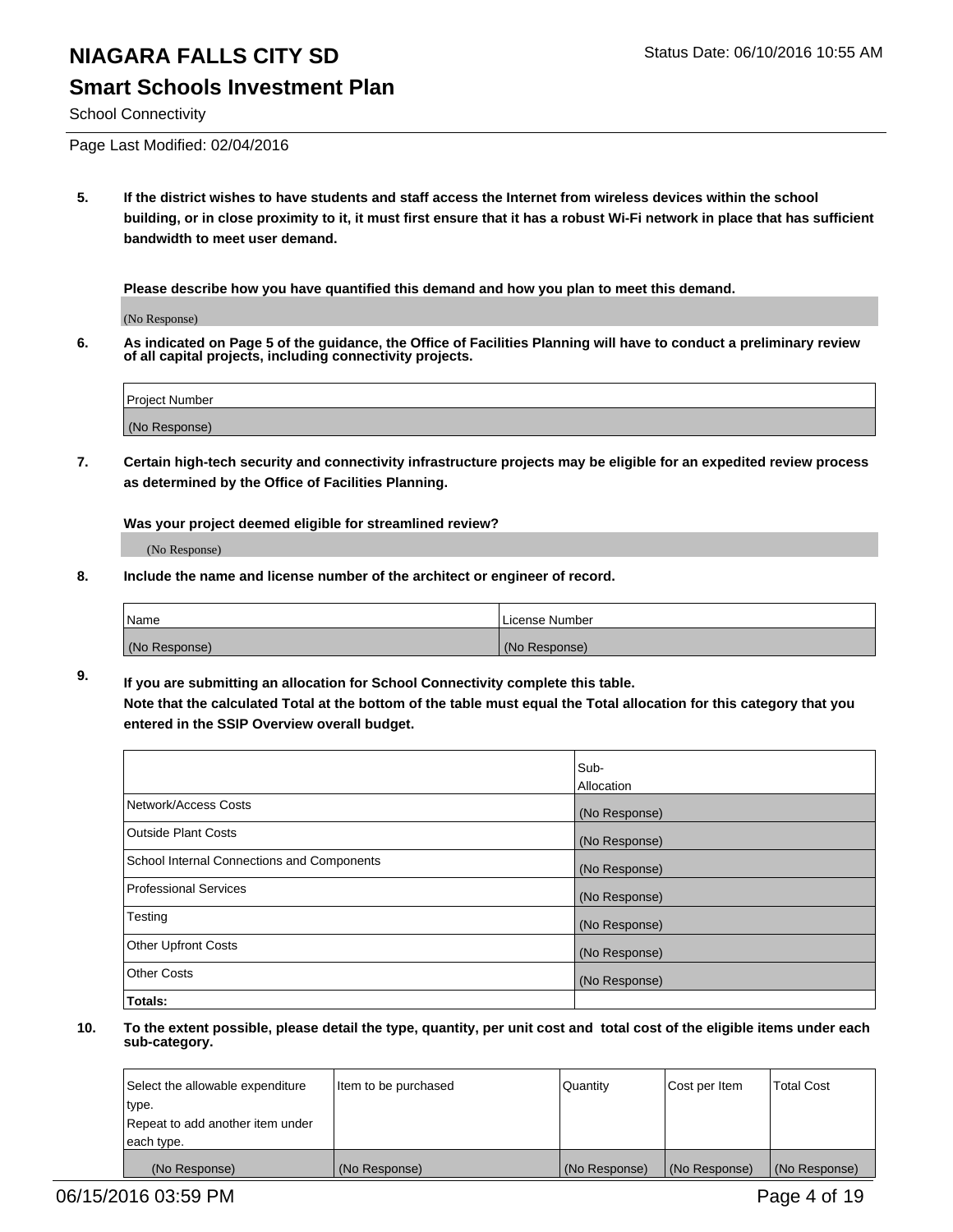### **Smart Schools Investment Plan**

Community Connectivity (Broadband and Wireless)

Page Last Modified: 02/04/2016

**1. Briefly describe how you intend to use Smart Schools Bond Act funds for high-speed broadband and/or wireless connectivity projects in the community.**

(No Response)

**2. Please describe how the proposed project(s) will promote student achievement and increase student and/or staff access to the Internet in a manner that enhances student learning and/or instruction outside of the school day and/or school building.**

(No Response)

**3. Community connectivity projects must comply with all the necessary local building codes and regulations (building and related permits are not required prior to plan submission).**

 $\Box$  I certify that we will comply with all the necessary local building codes and regulations.

**4. Please describe the physical location of the proposed investment.**

(No Response)

**5. Please provide the initial list of partners participating in the Community Connectivity Broadband Project, along with their Federal Tax Identification (Employer Identification) number.**

| Project Partners | I Federal ID # |
|------------------|----------------|
| (No Response)    | (No Response)  |

**6. If you are submitting an allocation for Community Connectivity, complete this table.**

**Note that the calculated Total at the bottom of the table must equal the Total allocation for this category that you entered in the SSIP Overview overall budget.**

|                             | Sub-Allocation |
|-----------------------------|----------------|
| Network/Access Costs        | (No Response)  |
| Outside Plant Costs         | (No Response)  |
| <b>Tower Costs</b>          | (No Response)  |
| Customer Premises Equipment | (No Response)  |
| Professional Services       | (No Response)  |
| Testing                     | (No Response)  |
| Other Upfront Costs         | (No Response)  |
| Other Costs                 | (No Response)  |
| Totals:                     |                |

| Select the allowable expenditure | Item to be purchased | Quantity      | Cost per Item | <b>Total Cost</b> |
|----------------------------------|----------------------|---------------|---------------|-------------------|
| type.                            |                      |               |               |                   |
| Repeat to add another item under |                      |               |               |                   |
| each type.                       |                      |               |               |                   |
| (No Response)                    | (No Response)        | (No Response) | (No Response) | (No Response)     |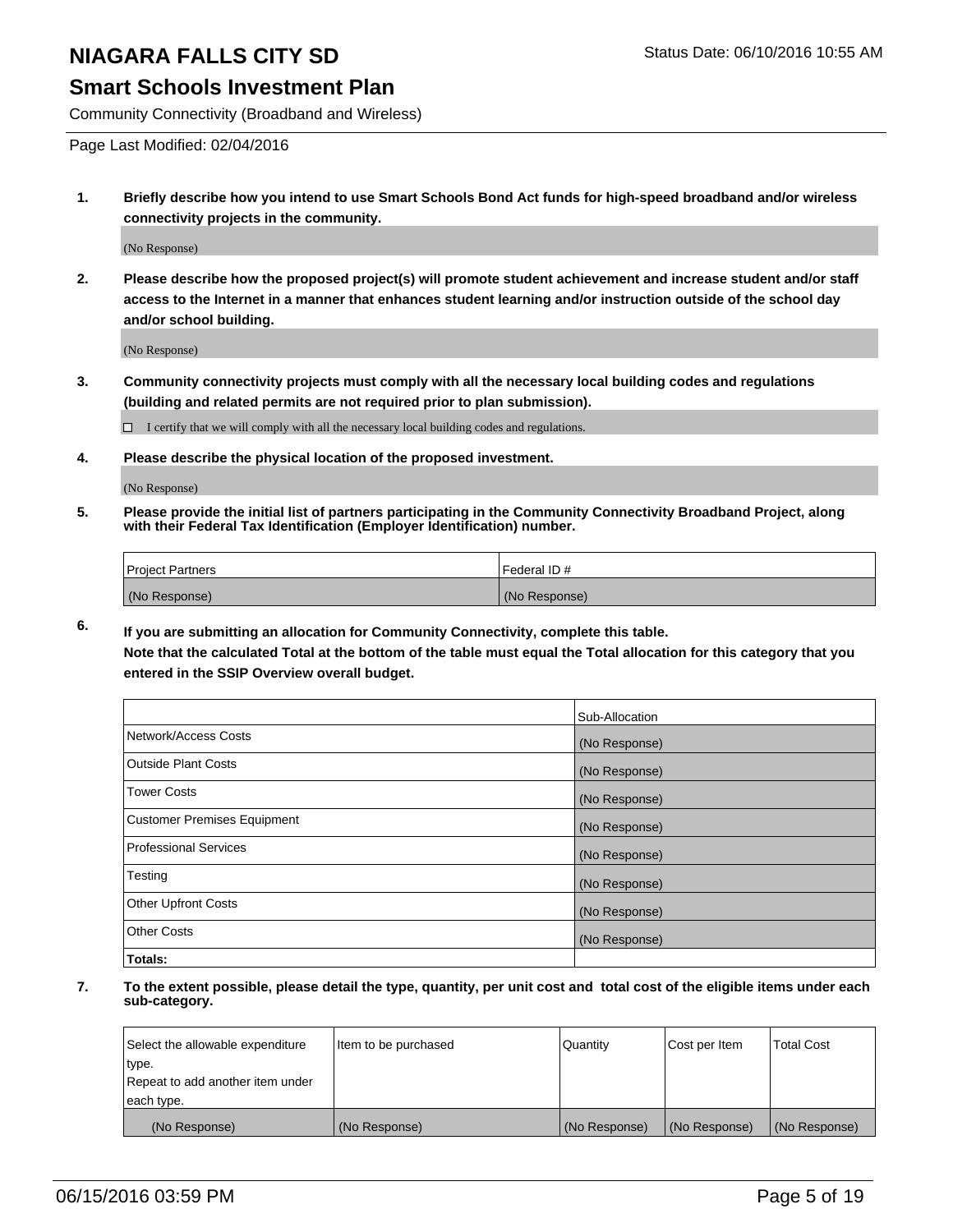### **Smart Schools Investment Plan**

Classroom Learning Technology

Page Last Modified: 06/10/2016

**1. In order for students and faculty to receive the maximum benefit from the technology made available under the Smart Schools Bond Act, their school buildings must possess sufficient connectivity infrastructure to ensure that devices can be used during the school day. Smart Schools Investment Plans must demonstrate that sufficient infrastructure that meets the Federal Communications Commission's 100 Mbps per 1,000 students standard currently exists in the buildings where new devices will be deployed, or is a planned use of a portion of Smart Schools Bond Act funds, or is under development through another funding source.**

**Smart Schools Bond Act funds used for technology infrastructure or classroom technology investments must increase the number of school buildings that meet or exceed the minimum speed standard of 100 Mbps per 1,000 students and staff within 12 months. This standard may be met on either a contracted 24/7 firm service or a "burstable" capability. If the standard is met under the burstable criteria, it must be:**

**1. Specifically codified in a service contract with a provider, and**

**2. Guaranteed to be available to all students and devices as needed, particularly during periods of high demand, such as computer-based testing (CBT) periods.**

**Please describe how your district already meets or is planning to meet this standard within 12 months of plan submission.**

The District has a 1Gbps link to the Internet that could cover up to 10000 students and staff according to the speed standard. The infrastructure was updated during the capital project we just completed.

- **1a. If a district believes that it will be impossible to meet this standard within 12 months, it may apply for a waiver of this requirement, as described on the Smart Schools website. The waiver must be filed and approved by SED prior to submitting this survey.**
	- $\Box$  By checking this box, you are certifying that the school district has an approved waiver of this requirement on file with the New York State Education Department.

### **2. Connectivity Speed Calculator (Required)**

|                         | Number of<br>Students | Multiply by<br>100 Kbps | Divide by 1000 Current Speed<br>Ito Convert to<br>Required<br> Speed in Mb | lin Mb | <b>I</b> Expected<br>Speed to be<br>Attained Within Required<br>12 Months | <b>Expected Date</b><br><b>When</b><br>Speed Will be<br>l Met |
|-------------------------|-----------------------|-------------------------|----------------------------------------------------------------------------|--------|---------------------------------------------------------------------------|---------------------------------------------------------------|
| <b>Calculated Speed</b> | 7.043                 | 704.300                 | 704.30                                                                     | 1000   | 1000                                                                      | 7/1/2014                                                      |

**3. If the district wishes to have students and staff access the Internet from wireless devices within the school building, or in close proximity to it, it must first ensure that it has a robust Wi-Fi network in place that has sufficient bandwidth to meet user demand.**

**Please describe how you have quantified this demand and how you plan to meet this demand.**

The District added 831 access points across the District in our recent capital project. The access points were installed in every classroom in the District. Students per classroom is generally under 25 students. With this many access points it works out to 1 access point for every 8 students.

**4. All New York State public school districts are required to complete and submit an Instructional Technology Plan survey to the New York State Education Department in compliance with Section 753 of the Education Law and per Part 100.12 of the Commissioner's Regulations.**

**Districts that include educational technology purchases as part of their Smart Schools Investment Plan must have a submitted and approved Instructional Technology Plan survey on file with the New York State Education Department.**

By checking this box, you are certifying that the school district has an approved Instructional Technology Plan survey on file with the New York State Education Department.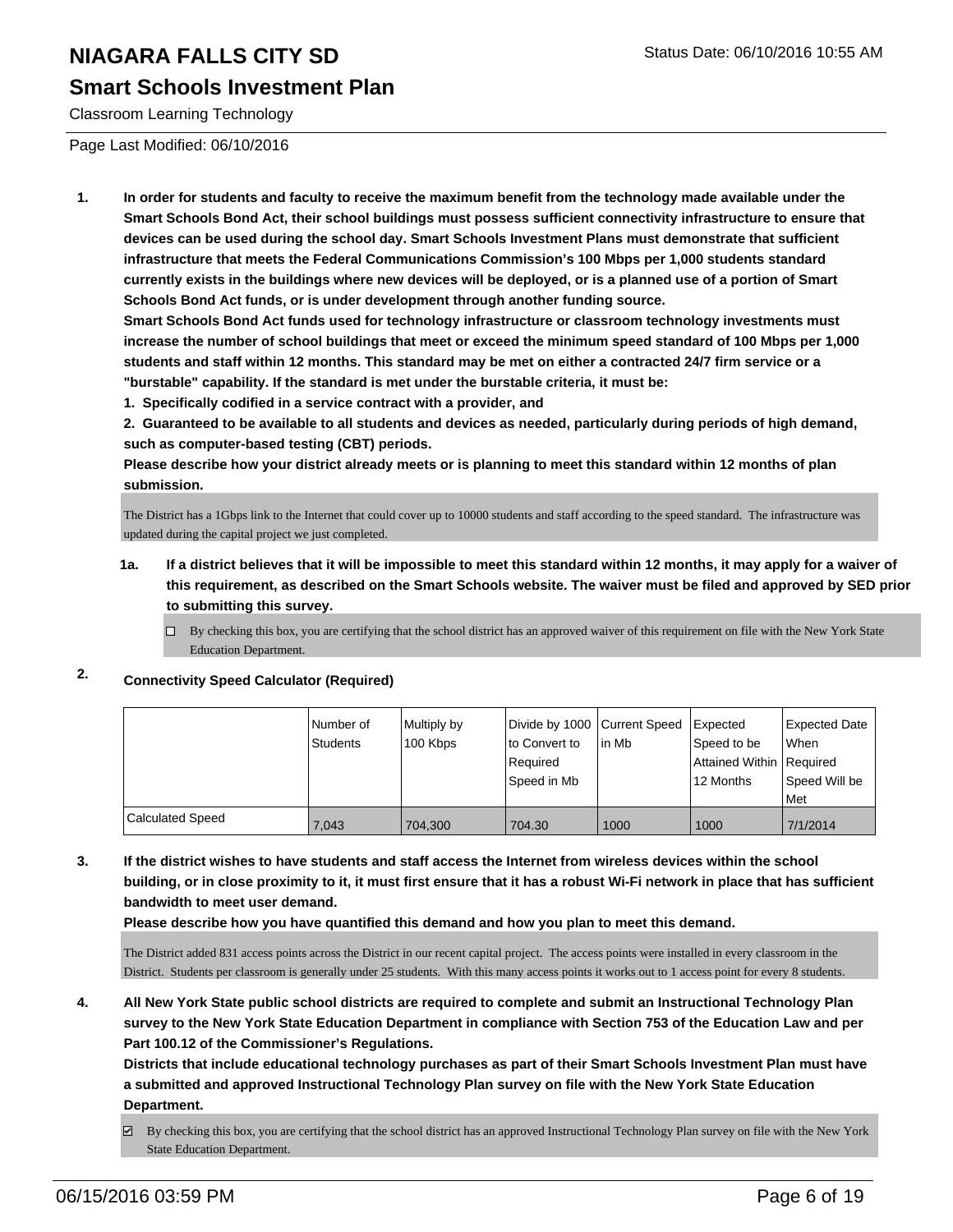### **Smart Schools Investment Plan**

Classroom Learning Technology

Page Last Modified: 06/10/2016

**5. Describe the devices you intend to purchase and their compatibility with existing or planned platforms or systems. Specifically address the adequacy of each facility's electrical, HVAC and other infrastructure necessary to install and support the operation of the planned technology.**

All classroom technology requested is compatible with our existing platforms. During a capital project that was completed in early 2015, electrical, network wireless infrastructure, and electrical capacity were addressed to handle the addition of this technology. Classroom charging statons were added to accomodate the tablet/laptop devices.

**Classrooms at Gaskill Prep, LaSalle Prep and Niagara Falls High School:** We would like to purchase 6720 classroom devices for laptop carts to facilitate each student having a computer device to use in the classroom. Devices are 2-in-1 with tablet and laptop functionality built in, 10 inch screen and attached keyboard which meet New York State Computer Based Testing requirements. Laptop charging stations were purchased and installed during the capital project we just completed.

**Lab Classrooms: 3**00 desktop computers to accomodate the specialized software that is taught in a lab setting.

**Digital Photography Classroom(High School):** 29 iMacs to accommodate digital photography and digital media design software.

**STEM Innovations Lab(High School):** 29 Windows Desktops robust enough to facilitate use of Solidworks software and Mastercam CAD software. **Student operated TV studios at Prep Schools and High School**: 4KCAM Camcorders with streaming host and microphone kits(one ech school); High School :Video mixer; 12 input HD Video Switcher with various inputs and outputs; 18.5 inch HDTV professionals monitor with stand and various input and output ports; Prep Schools(one each): HDMI video switcher with 4 inputs with cabling; HDMI to composite down converter. **Non-Public Schools - Catholic Academy** has requested 26 - Access Points (A/B/G/N/AC); 23 - 10 port POE switches (10/100/100); 2 - 24 port non-POE switches (10/100/11000); 2 desktops; and if remaining funds some 2 in 1 laptop/tablet devices. **Niagara Catholic** has requested 10-Access points (A/B/G/N/AC); 1 Smartboard; 57 2 in 1 laptop/tablet devices.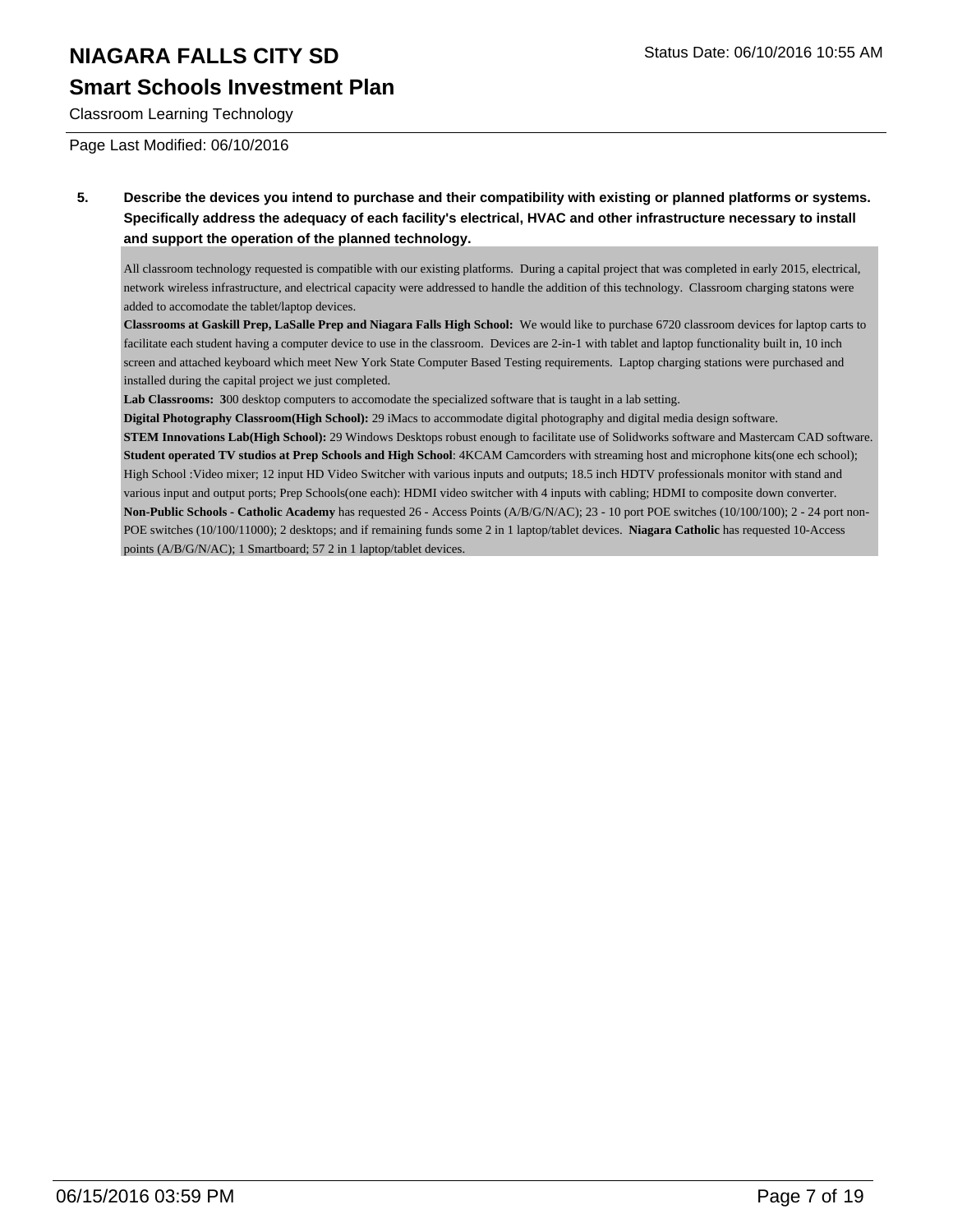### **Smart Schools Investment Plan**

Classroom Learning Technology

Page Last Modified: 06/10/2016

- **6. Describe how the proposed technology purchases will:**
	- **> enhance differentiated instruction;**
	- **> expand student learning inside and outside the classroom;**
	- **> benefit students with disabilities and English language learners; and**
	- **> contribute to the reduction of other learning gaps that have been identified within the district.**

**The expectation is that districts will place a priority on addressing the needs of students who struggle to succeed in a rigorous curriculum. Responses in this section should specifically address this concern and align with the district's Instructional Technology Plan (in particular Question 2 of E. Curriculum and Instruction: "Does the district's instructional technology plan address the needs of students with disabilities to ensure equitable access to instruction, materials and assessments?" and Question 3 of the same section: "Does the district's instructional technology plan address the provision of assistive technology specifically for students with disabilities to ensure access to and participation in the general curriculum?"**

**Classroom devices (Prep and High Schools):** Having one to one devices in the classroom will provide the teachers opportunities to differentiate the instruction. We have had shared laptop carts in our schools for quite a few years, but more and more the teachers need them on a daily basis. The Curriculum and Instruction Office, in conjunction with the District Technology Committee, has created a chart of software and software subscriptions, identifying how it is to be used be the different levels of students within our schools. Some of our classrooms are using a flipped model, some are using purchased subscriptions for credit recovery and other specialized uses. The special education classes are using self-paced software to improve reading and literacy. ESL students are using language translators to help increase their English skills. Our Curriculum and Instruction office and the District Technology Committee (steering group) work closely in selecting technology to enhance the classroom. We have developed a software tools chart that outlines the software application, with grade and student tier. With each student having a device to work with, they can work at their pace and at different levels with in the software application. Our District is a high poverty district and technology has been an equalizer for students. We have implemented one to one in our elementary classrooms within the last two years and have seen the benefits in differentiating the instruction in the classroom.

**Desktop Computers for Labs** - Some classroom instruction is done in a lab setting using desktop computers. Aging desktops need to be replaced in the high school and prep schools labs. Replacing 300 desktop computers is necessary in 11 labs. The software used in these labs are specialized, and give students a technical skill. Primarily these are used for Microsoft certification programs, career exploration classes and business classes.

**STEM Lab desktops:** Our main goal within the program is to provide our students a learning experience that is meaningful, engaging, and relevant for a proper education in preparation for college and/or career readiness in the 21st century. For this to occur, certain new expenses/equipment are required to help obtain the best possible outcome for our students.

- In order to properly prepare our students with new age career development skills in advanced manufacturing, our classroom must be equipped with 29 robust Windows desktop computers. Each desktop will allow students to learn and perform various self-paced tutorials on extremely challenging and demanding software such as: *SolidWorks, Mastercam,* and *Corel Draw*. Students being able to work at their own pace with support from the teacher will provide differentiated instruction for all levels of learners and learning styles.
- The service these computers provide will be universally utilized by all students from a variety of learning and socioeconomic backgrounds. All students have the opportunity to register for the class during their junior or senior year regardless of abilities. Also, Engineering Clubs are being started as an extra-curricular activity and perhaps in the future, adult education programs will be started allowing community access to this new age technology. •
- With the addition of these computers, it will allow our program to provide students the ability to achieve college credit through Niagara University and Niagara County Community College's "College Acceleration Program" (CAP) while still in high school. The opportunity to achieve college credit while in still in high school allows students to save money, time, and provides them with educational and career direction for the very near future. •

Our STEM curriculum has already established many regional partners within the design of the course. We have invited several local agencies and private corporations to assist our teachers in designing the curriculum using our "Outside–In Approach." National Grid, New York Power Authority, Niagara Falls Memorial Medical Center, and Roswell Cancer Institute have all played a key role in helping us design the most relevant curriculum for today's ever-changing work force. The use of these computers provides our students the opportunity to develop their tech-based skills and ultimately provide them with the best chance for internship selection and future employment.

**PrepSchools and High School TV Studio:** The Niagara Falls City School District is the designated educational access channel for Niagara Country. The channel known as OSC-21 is seen in about 35,000 households. Part of OSC-21's mandate is to reach out to the parents, stakeholders, and community. We do this by creating television programs. The programming created for the school district is available for parents and stakeholders to view both on the station and on demand on the district website. Currently we are also providing production services for over 20 different community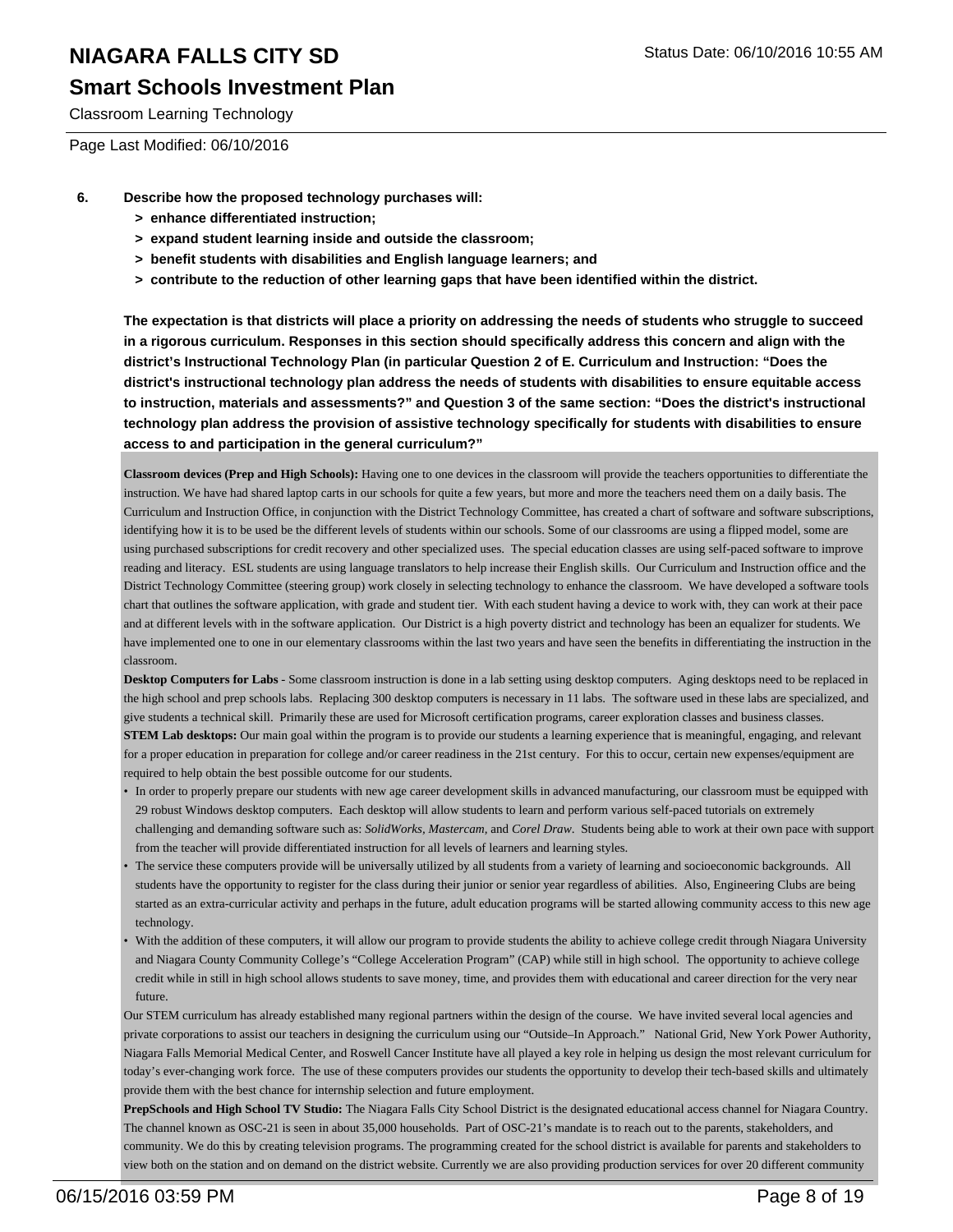### **Smart Schools Investment Plan**

Classroom Learning Technology

#### Page Last Modified: 06/10/2016

and government agencies. These services are provided by high school students who are enrolled in the media production program. In order to continue to support both our students and the community organizations we work with, it is necessary to upgrade our equipment as new technologies are used by the broadcast industry. The control room video mixer and cameras are the most important components that we have and they need to be replaced because they are outdated, various parts are broken, and no longer industry standard. New technologies allow us to continue will help our students stay current with the technologies being used.

 In terms of instruction, the equipment we use is used by professionals throughout the world. Our program gives students the opportunity to work with the community in real world settings, on actual projects that will be seen throughout the country. Updating our equipment will enable us to continue to prepare our students for college and the professional world of work. Having state of the art equipment allows us to create new opportunities for our students to work outside of the traditional classroom and school.

 The Media Production Class at Niagara Falls High School, a credit bearing course, follows an open enrollment policy. Students represent a wide array of skills, abilities and talents. The teacher is able to assign roles and responsibilities to students based on their interest and experience while considering what type of technology would best suit the student and the project. Differentiated instruction with individual goal setting is the target each marking period. Integration of New York State and Common Core Math, Science and English Language Arts Standards is also achieved. The Media Production Class at Niagara Falls High School will benefit greatly from replacing the equipment that is currently being used and is more than fifteen years old. New equipment will enhance the quality of the communication with parents and members of our school community. It will also allow the Niagara Falls City School District to leverage technology to facilitate and improve ongoing regional partnerships. New technology will enable an economically and demographically diverse group Niagara Falls High School students the opportunity to gain skills that will benefit them academically and prepare them for the "real world."

**Digital Photography/Media Classroom:** The class uses a variety of software for Digital Art and Photography instruction. Art is important in a student's education and this class uses technology for student expression as they are completing technology standards.

In the Digital Art and Photography course, the technology component enhances the creative process by providing multiple avenues and techniques for digital manipulation of images and composition. Students use the digital equivalent of drawing and painting media in their projects.

The creative process can be a complex multi-level experience, in which the artist is developing ideas conceptually and visually. The classroom methodology used is to instill in students a sense of inquiry and vision into the possibilities for artistic visual responses.

 Students are encouraged to respond to visual issues with expressive interpretation, organization of composition, and synthesis of ideas. Students are provided with formal training and visual language literacy training to sharpen their diagnostic skills in evaluating their work and those of others. Each lesson experience is geared toward growth in artistic techniques, development of analytical skills and perceptual sensitivity.

The mechanics of the digital process and image manipulation become artistic tools to illustrate a concept. This approach is similar to a College based Studio course, and students are encouraged to explore the seemingly endless limits of the media. Students are equipped with employable skills for the Photography and Design job market.

#### **Non-Public Schools -**

**Catholic Academy of Niagara Falls - Replacement/Improvement of Existing Wireless Connection:** Our two computer labs and classrooms are used to teach and integrate technology into the curriculum of approximately 150 students in grades Pre-Kindergarten through sixth. The technology presented throughout the school year includes not only keyboarding and word processing, but also spreadsheet/database management, statistical charting, graphics, Internet research, and multimedia presentations. We maintain several devices acquainting the student with Windows, Mac OS, and iOS operating environment platforms. Each student may occupy any device in any the platforms supported by us throughout the school day with an instructor either overseeing their work from behind the classroom or by going directly to their work area teaching one on one.

The existing wireless connection currently in place which these devices utilize consists of five Ubiquiti Unifi access points servicing 26 classrooms throughout our building. The Unifi access points feed back to our two computer labs connecting to one of two wireless routers. Our computer labs maintain the strongest signal for internet and network access. As one moves away from either computer lab, the signal lessens or is non-existent. Our students rely heavily on a consistent wireless connection to incorporate technology into their every day learning.

Being a non-profit private elementary school, the advancement of our technology needs depends primarily on fundraisers, state title monies, and donations from the surrounding community. That being said, we would greatly benefit utilizing the Smart Schools Bond to replace and/or improve our existing wireless connection to maintain the growth of technology in our school.

Niagara Catholic School - Combination 2 in 1 devices and desk top computers (classroom devices): Having access to 2 in 1 devices and or computers in the classroom will allow our teachers to differentiate instruction more effectively. We have spent several professional development sessions this year and have more planned for the summer centered around differentiated instruction and how it will meet the academic needs of all of our students no matter what their academic ability. (High achiever, average, 504 and special education students).

Technology, software and education apps have been and will be the focus of this training such as flipped classroom, self-paced learning, credit recovery and to assist our ESL students with language.

Desktop computers will be used to replace our aging infrastructure as well as our technology for classrooms that are currently not connected. We use Microsoft certified programs on all our devices.

**Access for wireless system:** This will allow us to create a wireless environment throughout our school building. Presently our new IPad Lab,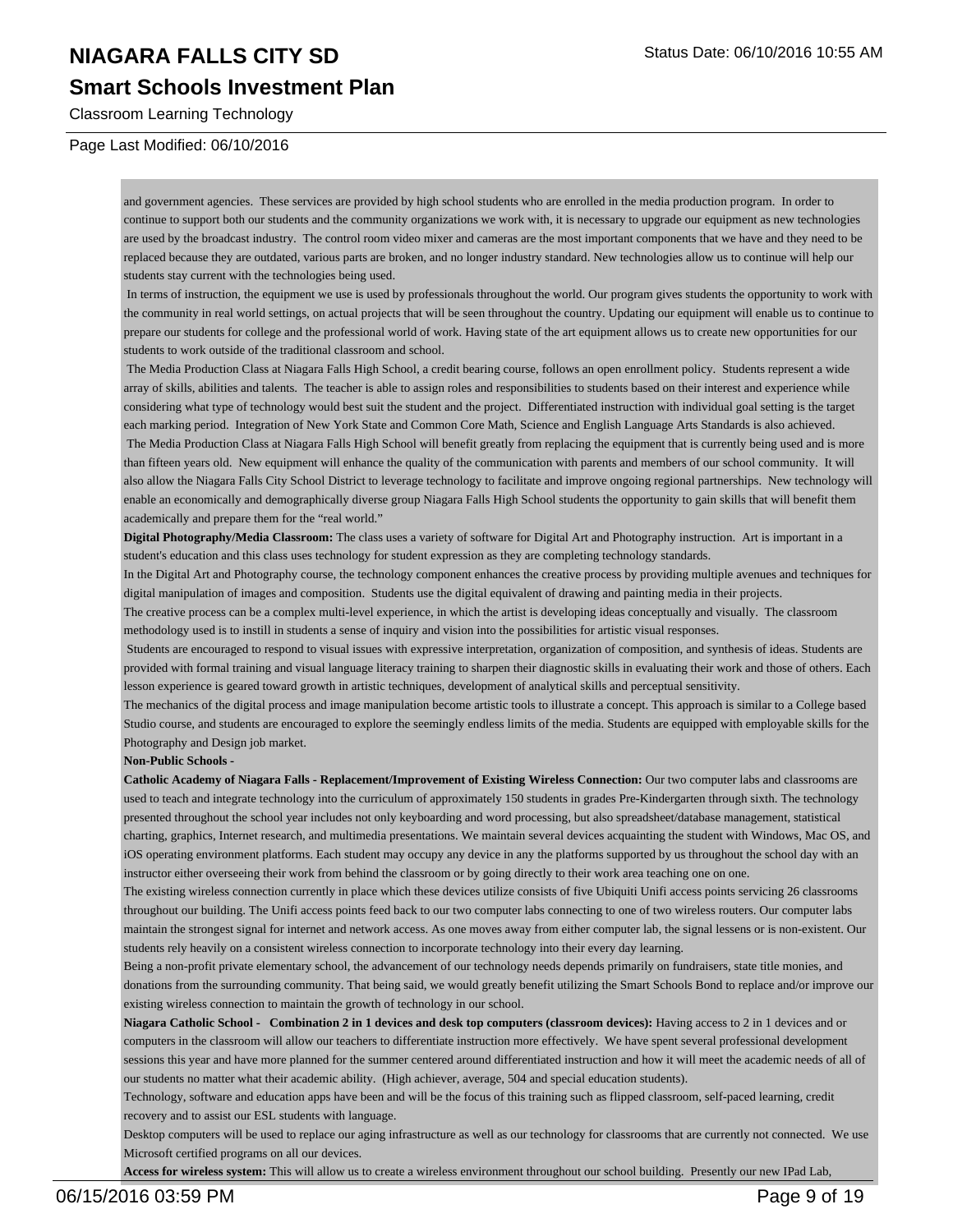## **Smart Schools Investment Plan**

Classroom Learning Technology

#### Page Last Modified: 06/10/2016

personal devices and the anticipated use of 2 in 1 devices cannot happen effectively in our gymnasium / auditorium, and our annex building where the arts are taught.

**SMART Board:** Will be used to help convert our library to a 21st century learning center allowing our students and teachers to have a space to explore, examine, and experiment in a group instructional setting. This will be used in conjunction with additional AP grades from a local small group (ie. additional clear touch interactive boards) creating pods of learning.

The funding from this grant will enhance, assist all levels of learners from special education to high achievers. It will truly help level the playing field for all teaching and learning.

#### **7. Where appropriate, briefly describe how the proposed technology purchases will enhance ongoing communication with parents and other stakeholders and help the district facilitate technology-based regional partnerships, including distance learning and other efforts.**

The Niagara Falls City School District is the designated educational access channel for Niagara Country. The channel known as OSC-21 is seen in about 35,000 households. Part of OSC-21's mandate is to reach out to the parents, stakeholders, and community. We do this by creating television programs. The programming created for the school district is available for parents and stakeholders to view both on the station and on demand on the district website. Currently we are also providing production services for over 20 different community and government agencies. These services are provided by high school students who are enrolled in the media production program.

Our STEM program has already established many regional partners within the design of the course. We have invited several local agencies and private corporations to assist our teachers in designing the curriculum using our "Outside–In Approach." National Grid, New York Power Authority, Niagara Falls Memorial Medical Center, and Roswell Cancer Institute have all played a key role in helping us design the most relevant curriculum for today's ever-changing work force. The use of these computers provides our students the opportunity to develop their tech-based skills and ultimately provide them with the best chance for internship selection and future employment.

With the addition of the laptop/tablet 2-in-1 devices the students in grades 7-12 will have daily access to view thier progress in the Parent/ Student Portal. This will raise awareness of this tool for their parents as well. We have had a Parent Portal for a few years an are always encourgaing parents to use this tool. The District Technology Committee is planning on presenting 3-4 "technolgy nights" for parents to make them aware of the technology resources in the schools, and show them what is available for students and parents to use at home. Teachers are encourged to use tools that can be used at home to share information and assignments with students and their parents. Some tools allow us to give parents access so they may learn the skills long with their students. In 2016-17 school year the District is implementing the Office 365 suite, which will let us provide some licensing for home users as well.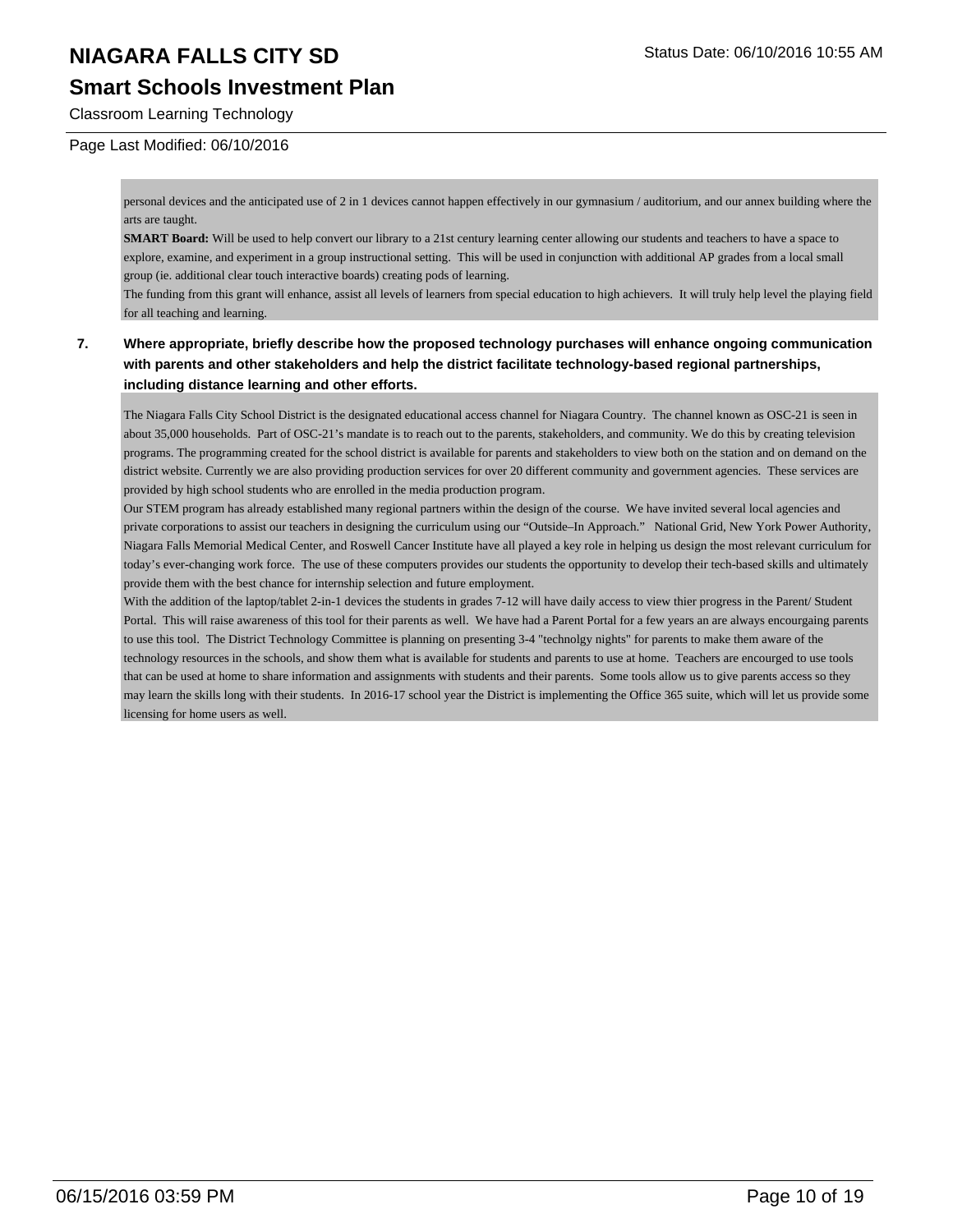### **Smart Schools Investment Plan**

Classroom Learning Technology

Page Last Modified: 06/10/2016

**8. Describe the district's plan to provide professional development to ensure that administrators, teachers and staff can employ the technology purchased to enhance instruction successfully.**

**Note: This response should be aligned and expanded upon in accordance with your district's response to Question 1 of F. Professional Development of your Instructional Technology Plan: "Please provide a summary of professional development offered to teachers and staff, for the time period covered by this plan, to support technology to enhance teaching and learning. Please include topics, audience and method of delivery within your summary."**

The Niagara Falls City School District provides varied sustained professional development using a variety of experts in technology integration. These facilitators have in-depth knowledge of not only District curriculum, but also pedagogy and best practices.

**Technology in Education Mentor Program (TEMP, LLC):** The Technology Mentors (a consulting firm of retired teachers with proficiency in technology) provide customized technology integration training and support for individual teachers and groups. Unique to the TEMP support is their ability to meet with teachers anytime, anywhere. Training may include webinars, Technology Study Groups, Cyber Cafes and Technology Coaching Sessions. Workshops are based on teacher requests and their varied levels of proficiency.

**WNYRIC--CSLO/Model Schools Staff Development:** The Niagara Falls City School District participates in the Common Set of Learning Objectives and Model Schools service through the Western New York Regional Information Center. In part, this service provides high quality staff development through the use of instructional technology and research based instructional strategies. Each school is provided 4 days of staff development, for a total of 44 days for the District. Opportunities provided through CSLO/Models Schools include on-site/in-District full day, half day and after school workshops, one-on-one training, 3 day Regional Workshops and the Technology Integrators' Forum. Also through this service, the District has a .6 FTE Coordinator who provides continuous support to teachers and administrators through technology integration.

**Software Application Vendors:** The Niagara Falls City School District uses the application software vendors as trainers when implementing new software. We take advantage of yearly training that they may offer.

| <b>Strategy</b> (ies)/<br><b>Activity (ies)</b>                                                                                                              | <b>Person(s)</b> Responsible                                                                                                                           | <b>Implementation Timeline</b> | <b>Performance Measure/Data</b><br>Source                                                                                 |
|--------------------------------------------------------------------------------------------------------------------------------------------------------------|--------------------------------------------------------------------------------------------------------------------------------------------------------|--------------------------------|---------------------------------------------------------------------------------------------------------------------------|
| Participate in Erie I BOCES<br>Common Set of Learning<br>Objectives (CSLO) program:<br>The Flipped Classroom<br><b>Technology Integrators Forum</b><br>(TIF) | <b>Administrator for IS</b><br>Administrator for HRO<br><b>District Curriculum Committees</b><br><b>TRC</b><br>T.E.M.P.S. LLC<br>School administrators | On-going                       | Number of staff members who<br>participate in CSLO activities                                                             |
| Integrate technology into District<br>curriculum revisions such as:<br>Internet Safety<br>Common Core Technology<br><b>Learning Objectives</b>               | Same as above<br><b>Internet Safety Committee</b>                                                                                                      | On-going                       | District curriculum documentation<br>Integration in classroom<br>New curriculum matrices<br><b>Internet Safety Survey</b> |
| Provide various trainings to staff on<br>technology integration:<br><b>SmartBoard</b><br>(Notebook Software)<br>Training<br>MiiQuest - TechSteps             | Erie I BOCES<br><b>WNYRIC</b><br><b>IS</b> Department<br>Vendor                                                                                        | On-going                       | Use of SmartBoards and Notebook<br>software in classroom activities                                                       |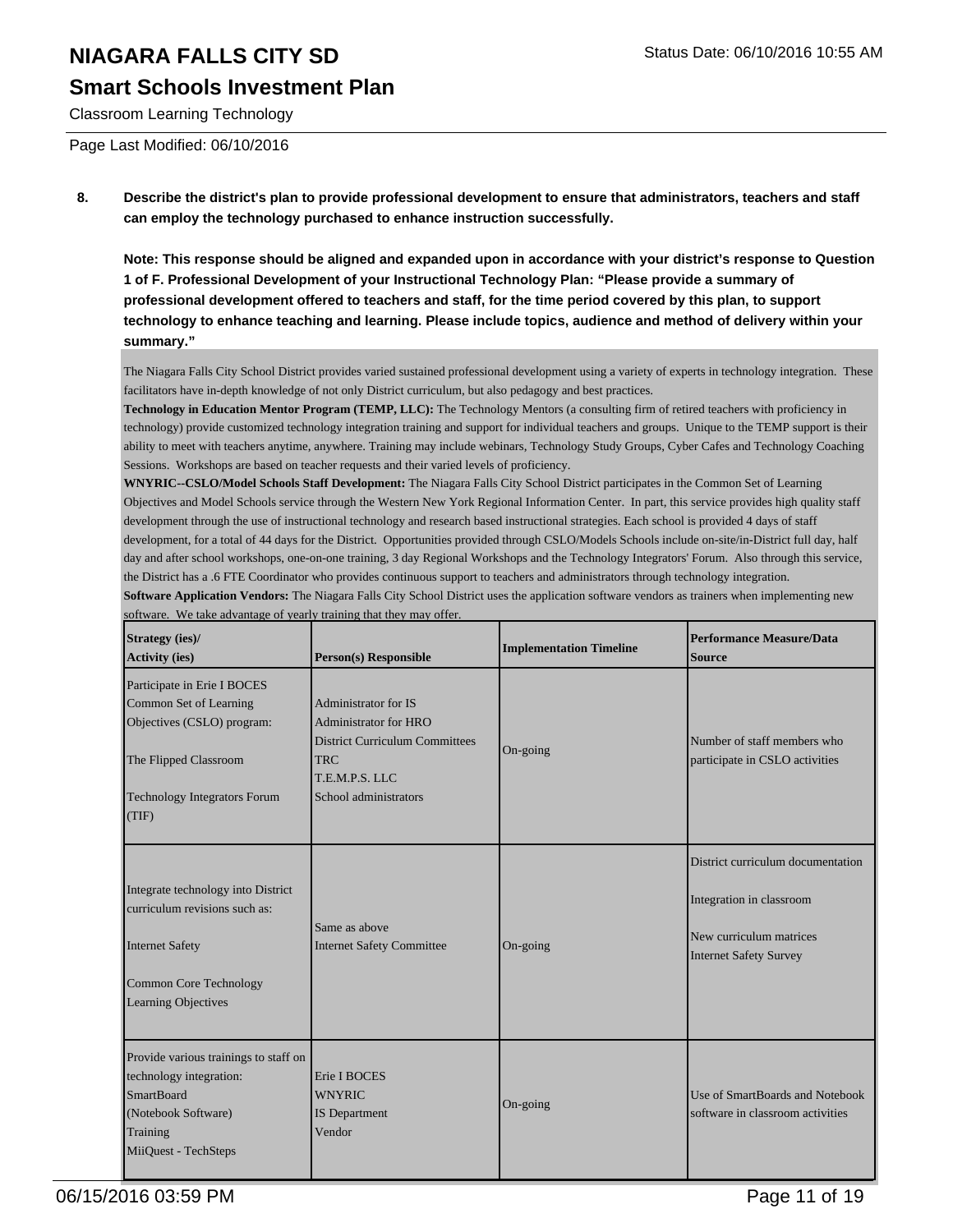## **Smart Schools Investment Plan**

Classroom Learning Technology

#### Page Last Modified: 06/10/2016

| <b>NY Learns Training</b>                                                                                                                                                                                                                                                                                                                                                                                                                                                                                                         | Administrator for IS<br>T.E.M.P.S. LLC<br><b>Teacher Leaders</b>                                                                                                          | On-going | Number of NY Learns teacher<br>websites<br>Use of NY Learns Curriculum<br>resources                                                                                                                                                       |
|-----------------------------------------------------------------------------------------------------------------------------------------------------------------------------------------------------------------------------------------------------------------------------------------------------------------------------------------------------------------------------------------------------------------------------------------------------------------------------------------------------------------------------------|---------------------------------------------------------------------------------------------------------------------------------------------------------------------------|----------|-------------------------------------------------------------------------------------------------------------------------------------------------------------------------------------------------------------------------------------------|
| Provide various trainings to<br>instructional staff on Web<br>Subscriptions and Software:<br>$\cdot$ RazKids<br>• FASTT Math<br>$\bullet$ Achieve 3000<br>• Castle Learning<br>• Brain Pop                                                                                                                                                                                                                                                                                                                                        | Administrator for IS<br>Administrator for Curriculum and<br>Instruction<br><b>Administrator for Assessment</b><br>School administrators<br>T.E.M.P.S. LLC<br>Erie I BOCES | On-going | Attendance at professional<br>development sessions<br>Integration of subscriptions and<br>software into classroom activities                                                                                                              |
| Provide various trainings to staff on<br>the use of technology resources:<br>• RTI Training<br>• Administrator for IS<br>• AIMSweb<br>T.E.M.P.S. LLC<br>• NWEA (Northwest Evaluation<br>• Central Curriculum and<br>Association)<br>Instruction Group (CCIG)<br>• Staff Development Steering<br><b>Health Office</b><br><b>PDP</b> Premier<br>Committee<br>PowerSchool/Gradebook<br><b>Administrator for Curriculum</b><br>and Instruction<br>Training<br>Test Wiz<br><b>Administrator for Assessment</b><br>Finance Manager (FM) |                                                                                                                                                                           | On-going | $\bullet$ Use of RTI<br>• Use of AIMSweb<br>$\bullet$ Use of NWEA<br>Implementation of Health Master<br>• PD events recorded in PDP<br>Premier<br>• Use of PowerSchool software by<br>all staff<br>Use of Test Wiz<br>$\bullet$ Use of FM |

- **9. Districts must contact the SUNY/CUNY teacher preparation program that supplies the largest number of the district's new teachers to request advice on innovative uses and best practices at the intersection of pedagogy and educational technology.**
	- $\boxdot$  By checking this box, you certify that you have contacted the SUNY/CUNY teacher preparation program that supplies the largest number of your new teachers to request advice on these issues.
- **10. A district whose Smart Schools Investment Plan proposes the purchase of technology devices and other hardware must account for nonpublic schools in the district.**

#### **Are there nonpublic schools within your school district?**

 $\hfill \square$  No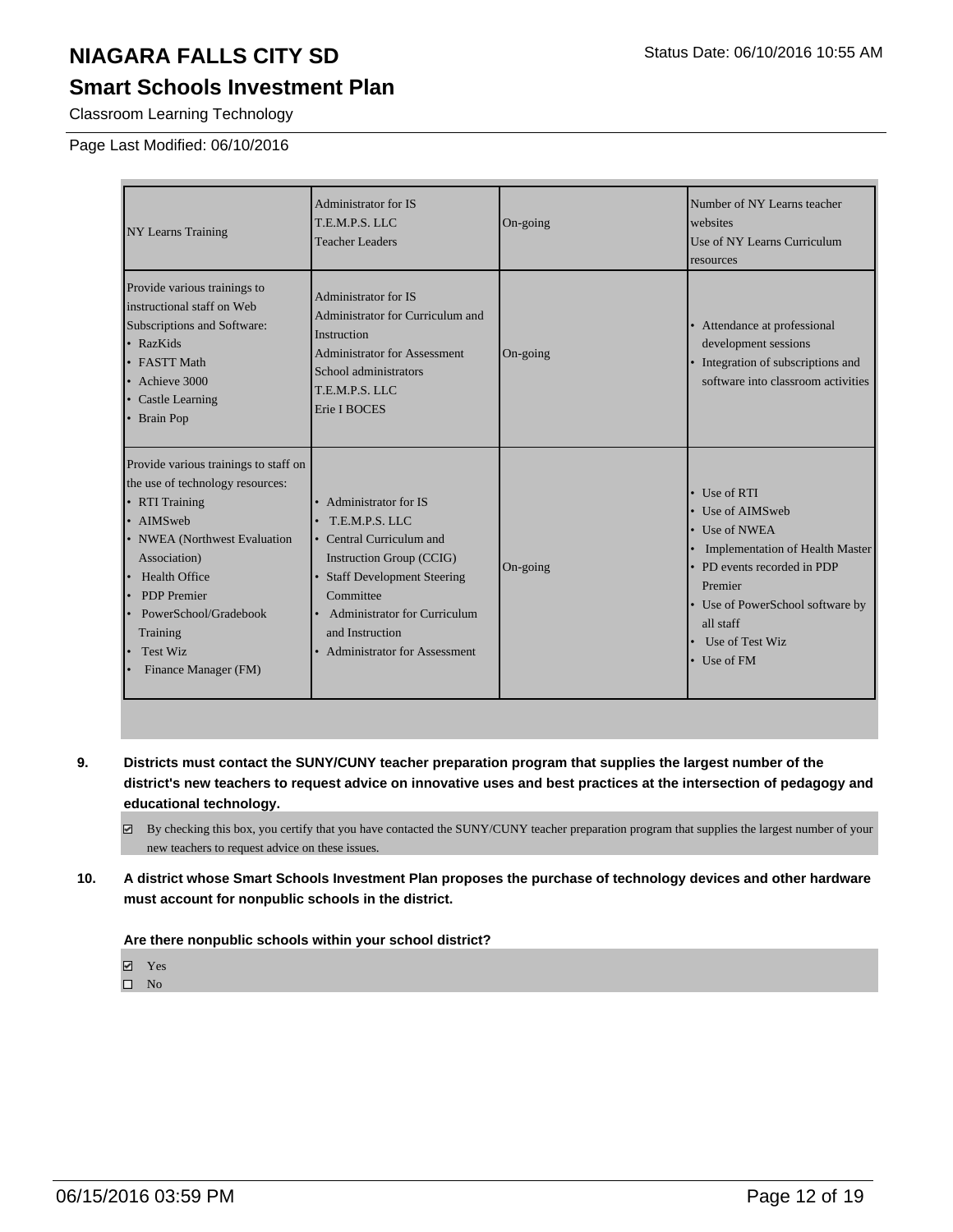### **Smart Schools Investment Plan**

Classroom Learning Technology

Page Last Modified: 06/10/2016

**10a. Describe your plan to loan purchased hardware to nonpublic schools within your district. The plan should use your district's nonpublic per-student loan amount calculated below, within the framework of the guidance. Please enter the date by which nonpublic schools must request classroom technology items. Also, specify in your response the devices that the nonpublic schools have requested, as well as in the in the Budget and the Expenditure Table at the end of the page.**

 The nonpublic schools had representation on our Smart School Steering Committee. They provided requests for how they would like to spend their allocation. We have 2 schools in our District. They will be purchasing classroom laptops/tablet devices, desktops,a SMARTBoard, several wireless access points and network switches..

We have used the state guidelines for student enrollment and the \$250 per pupil purchase. The non-public requests are included in the allocations in questions 14 and 15.

We will require the non-public schools to request devices by June 15 for the following school year.

**10b. A final Smart Schools Investment Plan cannot be approved until school authorities have adopted regulations specifying the date by which requests from nonpublic schools for the purchase and loan of Smart Schools Bond Act classroom technology must be received by the district.**

 $\boxtimes$  By checking this box, you certify that you have such a plan and associated regulations in place that have been made public.

### **11. Nonpublic Classroom Technology Loan Calculator**

**The Smart Schools Bond Act provides that any Classroom Learning Technology purchases made using Smart Schools funds shall be lent, upon request, to nonpublic schools in the district. However, no school district shall be required to loan technology in amounts greater than the total obtained and spent on technology pursuant to the Smart Schools Bond Act and the value of such loan may not exceed the total of \$250 multiplied by the nonpublic school enrollment in the base year at the time of enactment. See:**

**http://www.p12.nysed.gov/mgtserv/smart\_schools/docs/Smart\_Schools\_Bond\_Act\_Guidance\_04.27.15\_Final.pdf.**

|                                       | 1. Classroom<br>Technology<br>Sub-allocation | 2. Public<br>Enrollment<br>$(2014 - 15)$ | 3. Nonpublic<br>Enrollment<br>$(2014 - 15)$ | l 4. Sum of<br>Public and<br>Nonpublic<br>Enrollment | l 5. Total Per<br>Pupil Sub-<br>lallocation | 6. Total<br>Nonpublic Loan<br>Amount |
|---------------------------------------|----------------------------------------------|------------------------------------------|---------------------------------------------|------------------------------------------------------|---------------------------------------------|--------------------------------------|
| Calculated Nonpublic Loan<br>  Amount | 5,481,086                                    | 6.983                                    | 313                                         | 7.296                                                | 250                                         | 78.250                               |

**12. To ensure the sustainability of technology purchases made with Smart Schools funds, districts must demonstrate a long-term plan to maintain and replace technology purchases supported by Smart Schools Bond Act funds. This sustainability plan shall demonstrate a district's capacity to support recurring costs of use that are ineligible for Smart Schools Bond Act funding such as device maintenance, technical support, Internet and wireless fees, maintenance of hotspots, staff professional development, building maintenance and the replacement of incidental items. Further, such a sustainability plan shall include a long-term plan for the replacement of purchased devices and equipment at the end of their useful life with other funding sources.**

 $\boxtimes$  By checking this box, you certify that the district has a sustainability plan as described above.

**13. Districts must ensure that devices purchased with Smart Schools Bond funds will be distributed, prepared for use, maintained and supported appropriately. Districts must maintain detailed device inventories in accordance with generally accepted accounting principles.**

 $\boxtimes$  By checking this box, you certify that the district has a distribution and inventory management plan and system in place.

**14. If you are submitting an allocation for Classroom Learning Technology complete this table. Note that the calculated Total at the bottom of the table must equal the Total allocation for this category that you entered in the SSIP Overview overall budget.**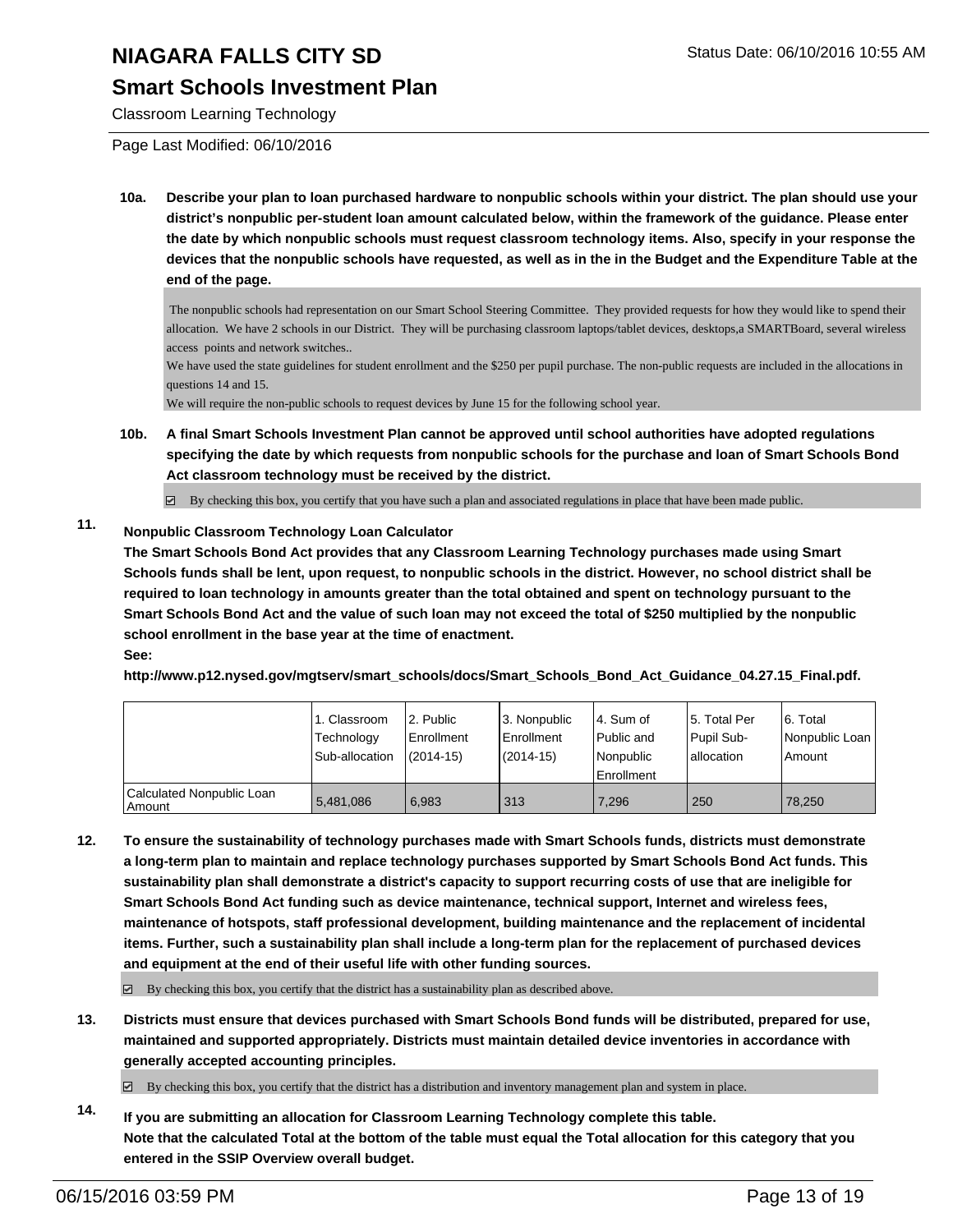# **Smart Schools Investment Plan**

Classroom Learning Technology

Page Last Modified: 06/10/2016

|                          | Sub-Allocation |
|--------------------------|----------------|
| Interactive Whiteboards  | 6,250          |
| <b>Computer Servers</b>  | $\overline{0}$ |
| <b>Desktop Computers</b> | 344,002        |
| <b>Laptop Computers</b>  | 5,082,750      |
| <b>Tablet Computers</b>  | l 0            |
| Other Costs              | 48,084         |
| Totals:                  | 5,481,086.00   |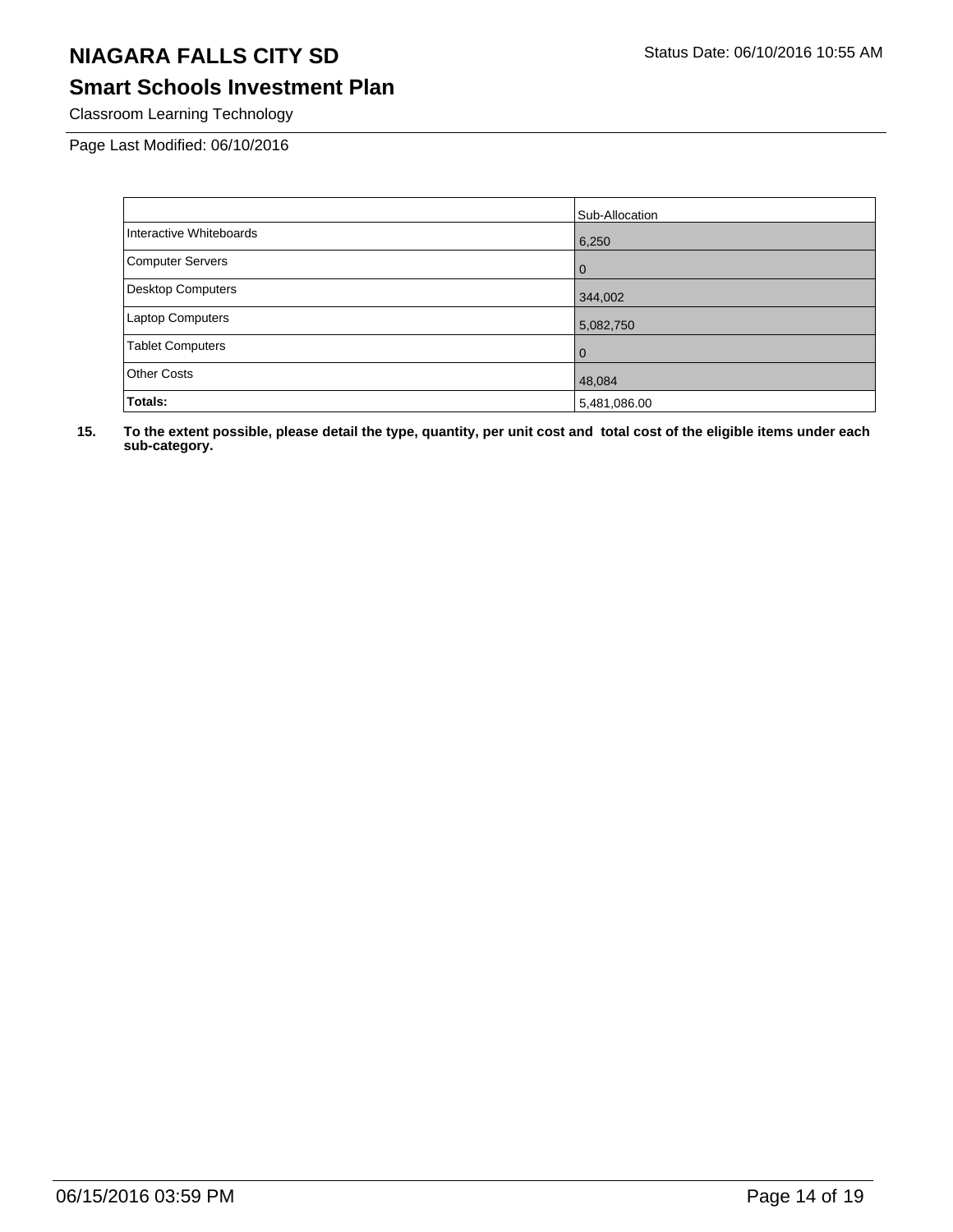# **Smart Schools Investment Plan**

Classroom Learning Technology

Page Last Modified: 06/10/2016

| Select the allowable expenditure<br>type.<br>Repeat to add another item under<br>each type. | Item to be Purchased                                                                                 | Quantity       | Cost per Item | <b>Total Cost</b> |
|---------------------------------------------------------------------------------------------|------------------------------------------------------------------------------------------------------|----------------|---------------|-------------------|
| Interactive Whiteboards                                                                     | SmartBoard- (non public)                                                                             | $\mathbf{1}$   | 6,250         | 6,250             |
| <b>Other Costs</b>                                                                          | Access Points- (non public)                                                                          | 36             | 455           | 16,380            |
| <b>Other Costs</b>                                                                          | 10 Port POE Switches- (non public)                                                                   | 23             | 452           | 10,396            |
| <b>Other Costs</b>                                                                          | 24 Port POE switches- (non public)                                                                   | $\overline{2}$ | 485           | 970               |
| <b>Other Costs</b>                                                                          | Datavideo 12 input HD Video Switcher                                                                 | $\mathbf{1}$   | 6,685         | 6,685             |
| <b>Other Costs</b>                                                                          | <b>JVC 4KCAM Camcorder</b>                                                                           | $\overline{2}$ | 2,495         | 4,990             |
| <b>Other Costs</b>                                                                          | Ikegami 18.5 inch 1366x768 resolution<br><b>HDTV</b> monitor                                         | $\mathbf{1}$   | 899           | 899               |
| <b>Other Costs</b>                                                                          | <b>JVC 4KCAM Handheld Camcorder</b>                                                                  | $\overline{4}$ | 1,295         | 5,180             |
| <b>Other Costs</b>                                                                          | Roland V-1HD HDMI Video switcher                                                                     | $\overline{2}$ | 995           | 1,990             |
| <b>Other Costs</b>                                                                          | Atlona AT-HD530 HDMI to Composit<br>Down Converter                                                   | 2              | 265           | 530               |
| <b>Desktop Computers</b>                                                                    | iMac 27 inch with Retina 5K display                                                                  | 29             | 2,979         | 86,391            |
| <b>Desktop Computers</b>                                                                    | Lenovo ThinkStation P300 30Ak                                                                        | 29             | 1,043         | 30,247            |
| <b>Laptop Computers</b>                                                                     | Laptop/Tablet 2-in-1 devices with<br>keyboard similar to Lenovo Thinkpad<br>Yoga 11e 20E5            | 6720           | 750           | 5,040,000         |
| <b>Desktop Computers</b>                                                                    | Lenovo ThinkVision Monitor                                                                           | $\overline{2}$ | 130           | 260               |
| <b>Desktop Computers</b>                                                                    | Lenovo ThinkCentre M700 GT                                                                           | 300            | 752           | 225,600           |
| <b>Other Costs</b>                                                                          | Comprehensive HD-HD-15EST<br>Standarad Series HDMI high speed<br>cable 15ft                          | $\overline{4}$ | 16            | 64                |
| <b>Desktop Computers</b>                                                                    | Lenovo ThinkCentre M700 GT - (non<br>public)                                                         | $\overline{2}$ | 752           | 1,504             |
| <b>Laptop Computers</b>                                                                     | Laptop/Tablet 2 in 1 devices with<br>keyboard similiar to Lenovo Thinkpad<br>11e 20E5 - (non public) | 57             | 750           | 42,750            |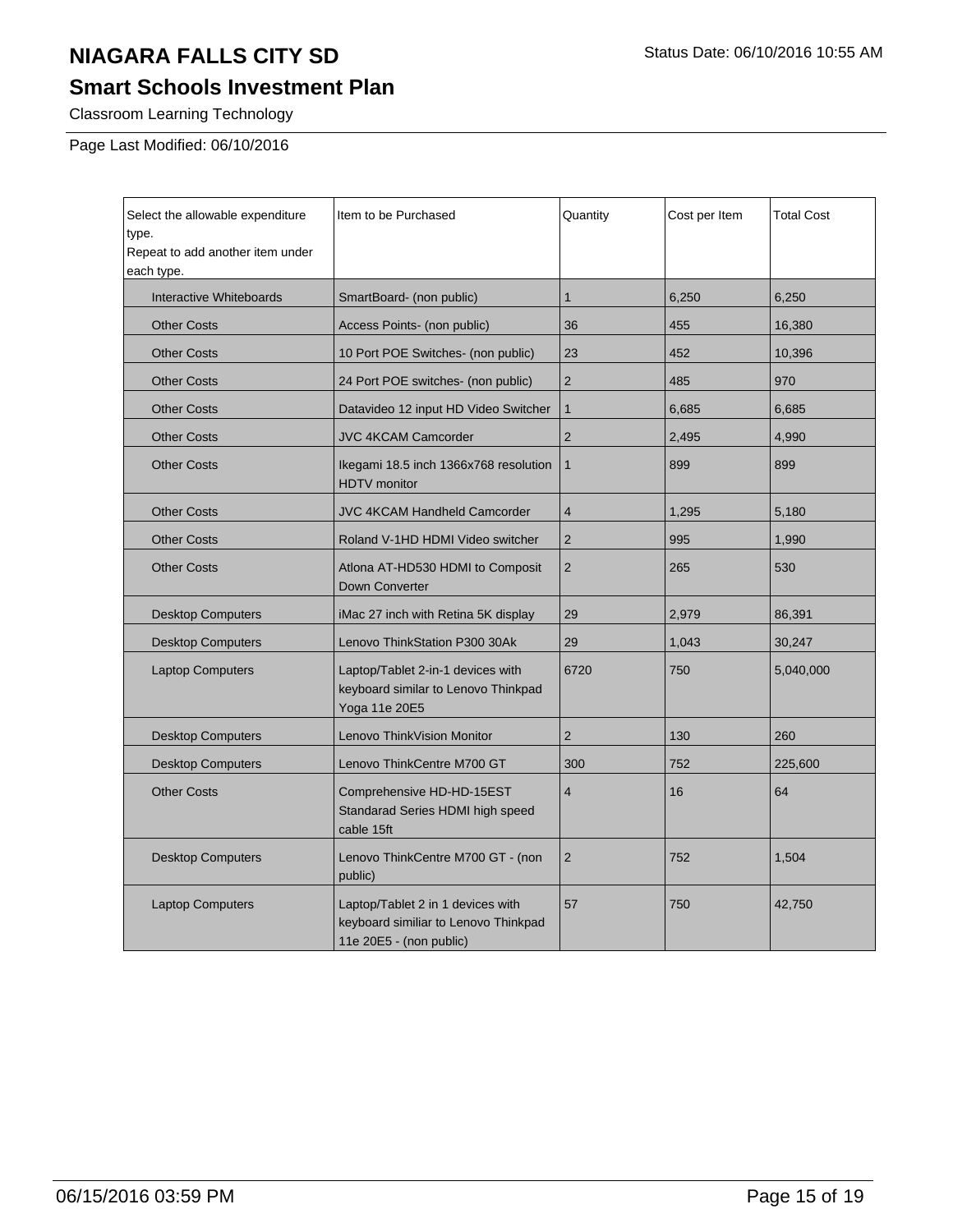### **Smart Schools Investment Plan**

Pre-Kindergarten Classrooms

Page Last Modified: 06/09/2016

**1. Provide information regarding how and where the district is currently serving pre-kindergarten students and justify the need for additional space with enrollment projections over 3 years.**

(No Response)

- **2. Describe the district's plan to construct, enhance or modernize education facilities to accommodate prekindergarten programs. Such plans must include:**
	- **Specific descriptions of what the district intends to do to each space;**
	- **An affirmation that pre-kindergarten classrooms will contain a minimum of 900 square feet per classroom;**
	- **The number of classrooms involved;**
	- **The approximate construction costs per classroom; and**
	- **Confirmation that the space is district-owned or has a long-term lease that exceeds the probable useful life of the improvements.**

(No Response)

**3. Smart Schools Bond Act funds may only be used for capital construction costs. Describe the type and amount of additional funds that will be required to support ineligible ongoing costs (e.g. instruction, supplies) associated with any additional pre-kindergarten classrooms that the district plans to add.**

(No Response)

**4. All plans and specifications for the erection, repair, enlargement or remodeling of school buildings in any public school district in the State must be reviewed and approved by the Commissioner. Districts that plan capital projects using their Smart Schools Bond Act funds will undergo a Preliminary Review Process by the Office of Facilities Planning.**

| <b>Project Number</b> |  |
|-----------------------|--|
| (No Response)         |  |

**5. If you have made an allocation for Pre-Kindergarten Classrooms, complete this table.**

**Note that the calculated Total at the bottom of the table must equal the Total allocation for this category that you entered in the SSIP Overview overall budget.**

|                                          | Sub-Allocation |
|------------------------------------------|----------------|
| Construct Pre-K Classrooms               | (No Response)  |
| Enhance/Modernize Educational Facilities | (No Response)  |
| Other Costs                              | (No Response)  |
| Totals:                                  |                |

| Select the allowable expenditure | Item to be purchased | Quantity      | Cost per Item | <b>Total Cost</b> |
|----------------------------------|----------------------|---------------|---------------|-------------------|
| type.                            |                      |               |               |                   |
| Repeat to add another item under |                      |               |               |                   |
| each type.                       |                      |               |               |                   |
| (No Response)                    | (No Response)        | (No Response) | (No Response) | (No Response)     |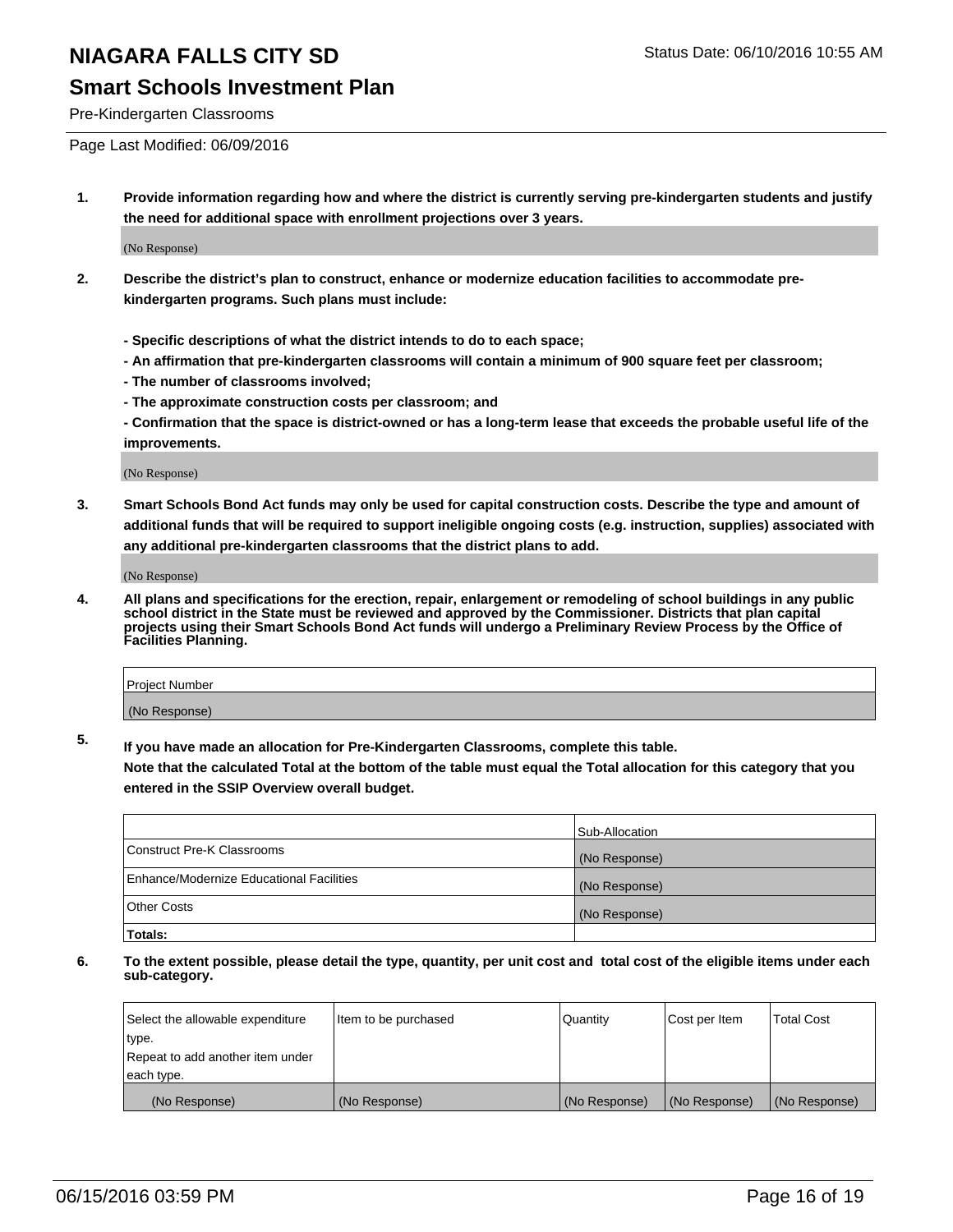### **Smart Schools Investment Plan**

Replace Transportable Classrooms

Page Last Modified: 06/09/2016

**1. Describe the district's plan to construct, enhance or modernize education facilities to provide high-quality instructional space by replacing transportable classrooms.**

(No Response)

**2. All plans and specifications for the erection, repair, enlargement or remodeling of school buildings in any public school district in the State must be reviewed and approved by the Commissioner. Districts that plan capital projects using their Smart Schools Bond Act funds will undergo a Preliminary Review Process by the Office of Facilities Planning.**

| <b>Project Number</b> |  |
|-----------------------|--|
| (No Response)         |  |

**3. For large projects that seek to blend Smart Schools Bond Act dollars with other funds, please note that Smart Schools Bond Act funds can be allocated on a pro rata basis depending on the number of new classrooms built that directly replace transportable classroom units.**

**If a district seeks to blend Smart Schools Bond Act dollars with other funds describe below what other funds are being used and what portion of the money will be Smart Schools Bond Act funds.**

(No Response)

**4. If you have made an allocation for Replace Transportable Classrooms, complete this table. Note that the calculated Total at the bottom of the table must equal the Total allocation for this category that you entered in the SSIP Overview overall budget.**

|                                                | Sub-Allocation |
|------------------------------------------------|----------------|
| Construct New Instructional Space              | (No Response)  |
| Enhance/Modernize Existing Instructional Space | (No Response)  |
| <b>Other Costs</b>                             | (No Response)  |
| Totals:                                        |                |

| Select the allowable expenditure | Item to be purchased | <b>Quantity</b> | Cost per Item | <b>Total Cost</b> |
|----------------------------------|----------------------|-----------------|---------------|-------------------|
| type.                            |                      |                 |               |                   |
| Repeat to add another item under |                      |                 |               |                   |
| each type.                       |                      |                 |               |                   |
| (No Response)                    | (No Response)        | (No Response)   | (No Response) | (No Response)     |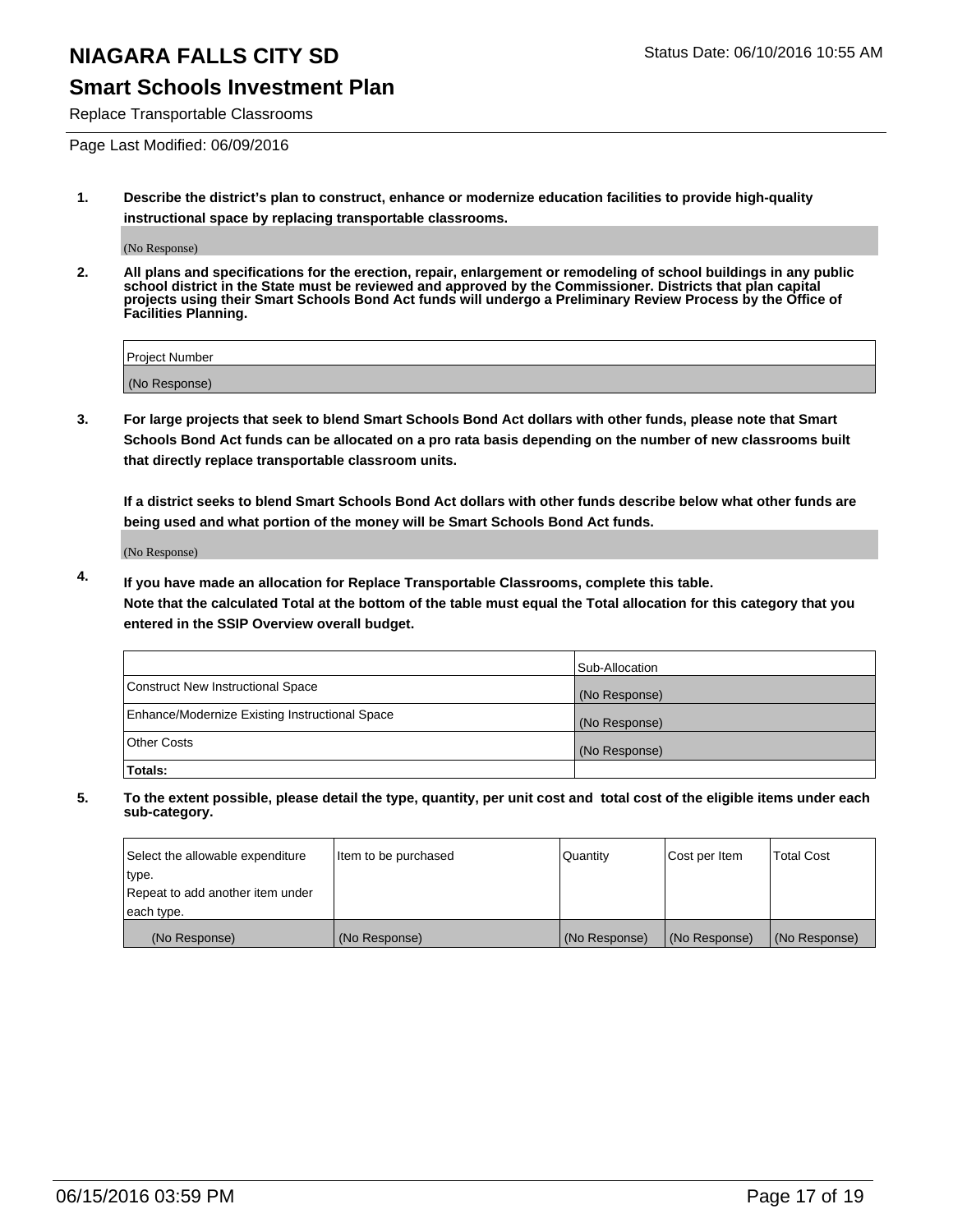### **Smart Schools Investment Plan**

High-Tech Security Features

**1. Describe how you intend to use Smart Schools Bond Act funds to install high-tech security features in school buildings and on school campuses.**

(No Response)

**2. All plans and specifications for the erection, repair, enlargement or remodeling of school buildings in any public school district in the State must be reviewed and approved by the Commissioner. Districts that plan capital projects using their Smart Schools Bond Act funds will undergo a Preliminary Review Process by the Office of Facilities Planning.** 

| Project Number |  |
|----------------|--|
| (No Response)  |  |

- **3. Was your project deemed eligible for streamlined Review?**
	- Yes
	- $\square$  No
- **4. Include the name and license number of the architect or engineer of record.**

| Name          | License Number |
|---------------|----------------|
| (No Response) | (No Response)  |

**5. If you have made an allocation for High-Tech Security Features, complete this table.**

**Note that the calculated Total at the bottom of the table must equal the Total allocation for this category that you entered in the SSIP Overview overall budget.**

|                                                      | Sub-Allocation |
|------------------------------------------------------|----------------|
| Capital-Intensive Security Project (Standard Review) | (No Response)  |
| <b>Electronic Security System</b>                    | (No Response)  |
| <b>Entry Control System</b>                          | (No Response)  |
| Approved Door Hardening Project                      | (No Response)  |
| <b>Other Costs</b>                                   | (No Response)  |
| Totals:                                              |                |

| Select the allowable expenditure | litem to be purchased | Quantity      | Cost per Item | Total Cost    |
|----------------------------------|-----------------------|---------------|---------------|---------------|
| type.                            |                       |               |               |               |
| Repeat to add another item under |                       |               |               |               |
| each type.                       |                       |               |               |               |
| (No Response)                    | (No Response)         | (No Response) | (No Response) | (No Response) |